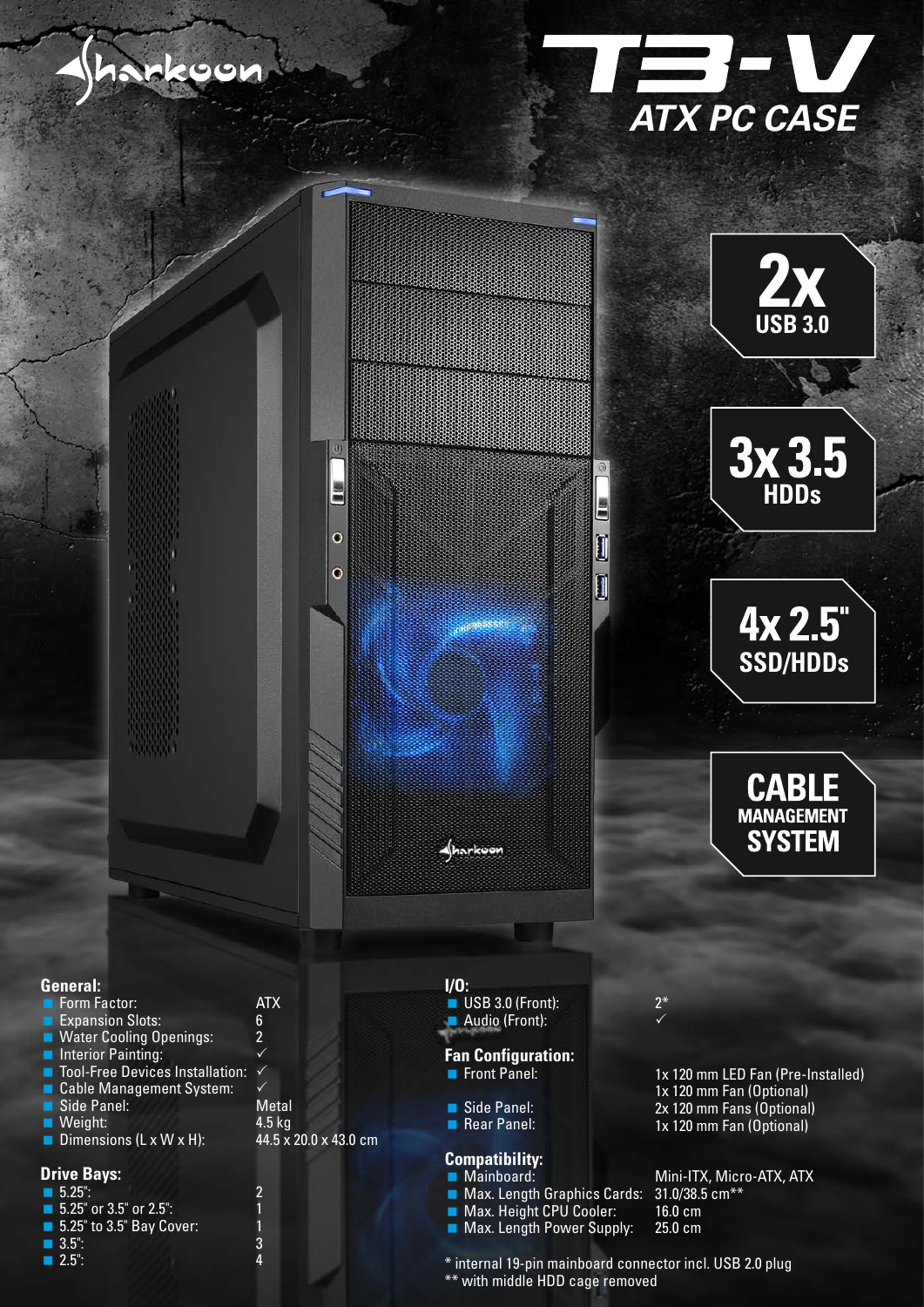



**Mounting** 

System